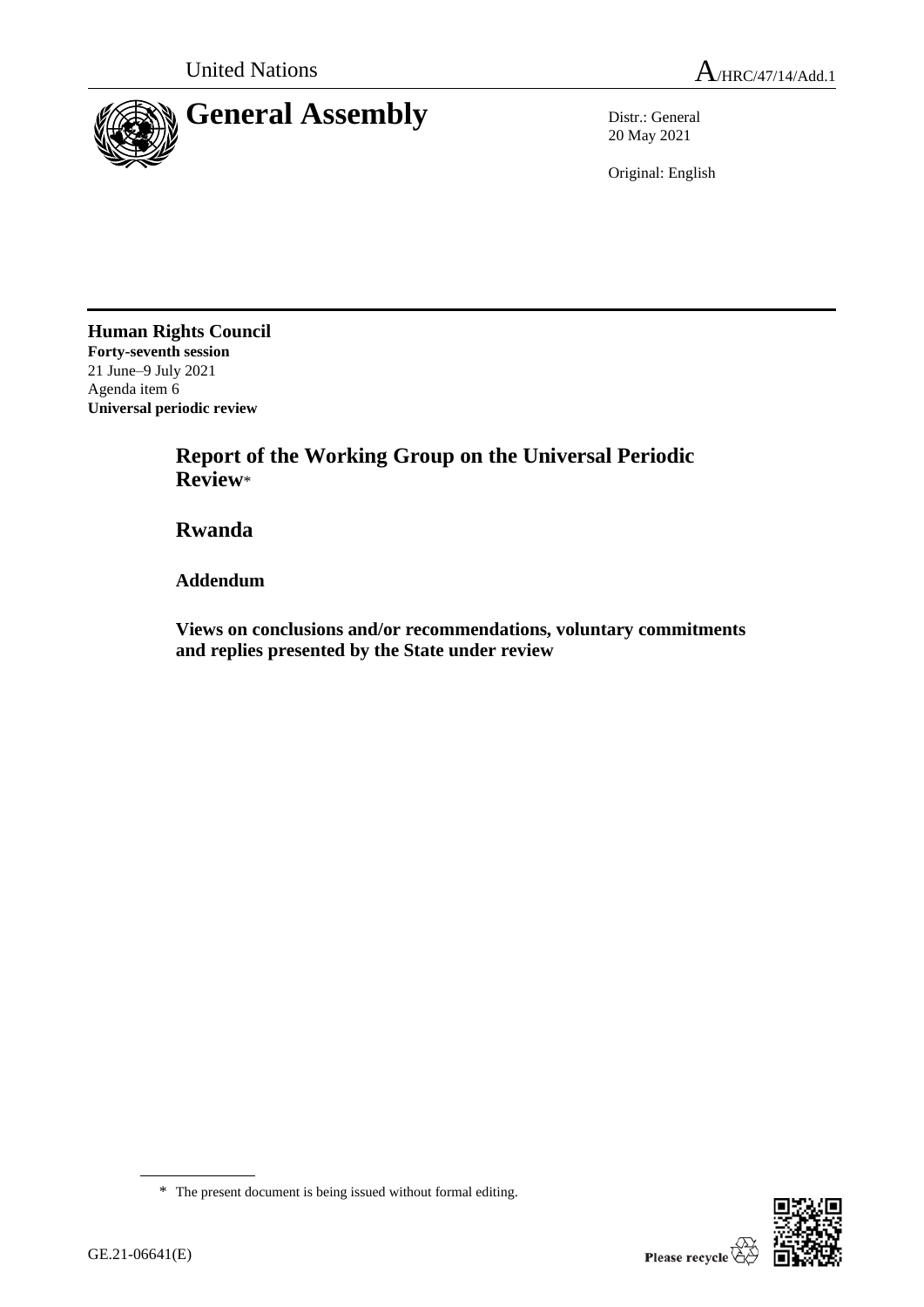# **Introduction**

1. The Republic of Rwanda supported 160, noted 75 and deferred 49 of 284 recommendations received during its universal periodic review, as confirmed in the report adopted by the Working Group on the Universal Periodic Review on 29th January 2021.

2. The Government of Rwanda has carefully reviewed the 49 remaining recommendations that were marked as deferred and hereby presents its position on the same.

3. There are some that noted in part, and others did not enjoy our support as they included some inaccurate assumptions or assertions, that are not reflecting the reality on the ground.

# **I. Recommendations to ratify the International Convention for the Protection of All Persons from Enforced Disappearance (Recommendations 135.1; 135.2; 135.3; 135.4; 135.5; 135.6; 135.7; 135.8; 135.9; 135.10; 135.11; 135.12; 135.13; 135.14; 135.15; 135.16; 135.17; 135.18 and 135.19)**

4. Though the Government of Rwanda shares the goals of the Convention, we do not support the recommendation of ratification of the International Convention for Protection of All Persons from Enforced Disappearance, as the Government of Rwanda is still considering the evolution of some geopolitics in the region that might have impact on implementation of the Convention, and is also in the process of ascertaining whether all constitutional requirements are in place.

### **II. Recommendations to ratify Rome Statute (Recommendations 135.20; 135.21 and 135.22)**

5. While Rwanda recognizes the goals to fighting impunity of serious crimes like genocide, crimes against humanity wherever they occur, we do not support these recommendations requesting to ratify the Rome Statute.

### **III. Cooperate with special procedures and reengage with SPT (Recommendations 135.23; 135.24; 135.25; 135.26 and 135.27)**

6. Rwanda notes the recommendation Rec. 135.23 requesting to cooperate with Special Procedure. Rwanda maintains its position of standing invitation to Special Procedures given during its first review in 2011. Rwanda values the interaction and cooperation with Special Procedures and will to the extent consistent with their respective mandate, and on mutually agreed terms, examine request by request.

7. However, we do not support Rec. 135.24, 135.25, 135.26 and 135.27 regarding reengaging with SPT. Rwanda is still concerned by the attitude and the way the first visit was terminated.

# **IV. Recommit to Rwanda's previous declaration under article 24 (6) of the African Charter on Human and Peoples' Rights (Recommendations 135.28 and 135.38)**

8. Rwanda does not support these recommendations, as the reasons that pushed Rwanda to withdraw its declaration remain, therefore Rwanda still has concerns with regard to the impartiality and independence of the Court.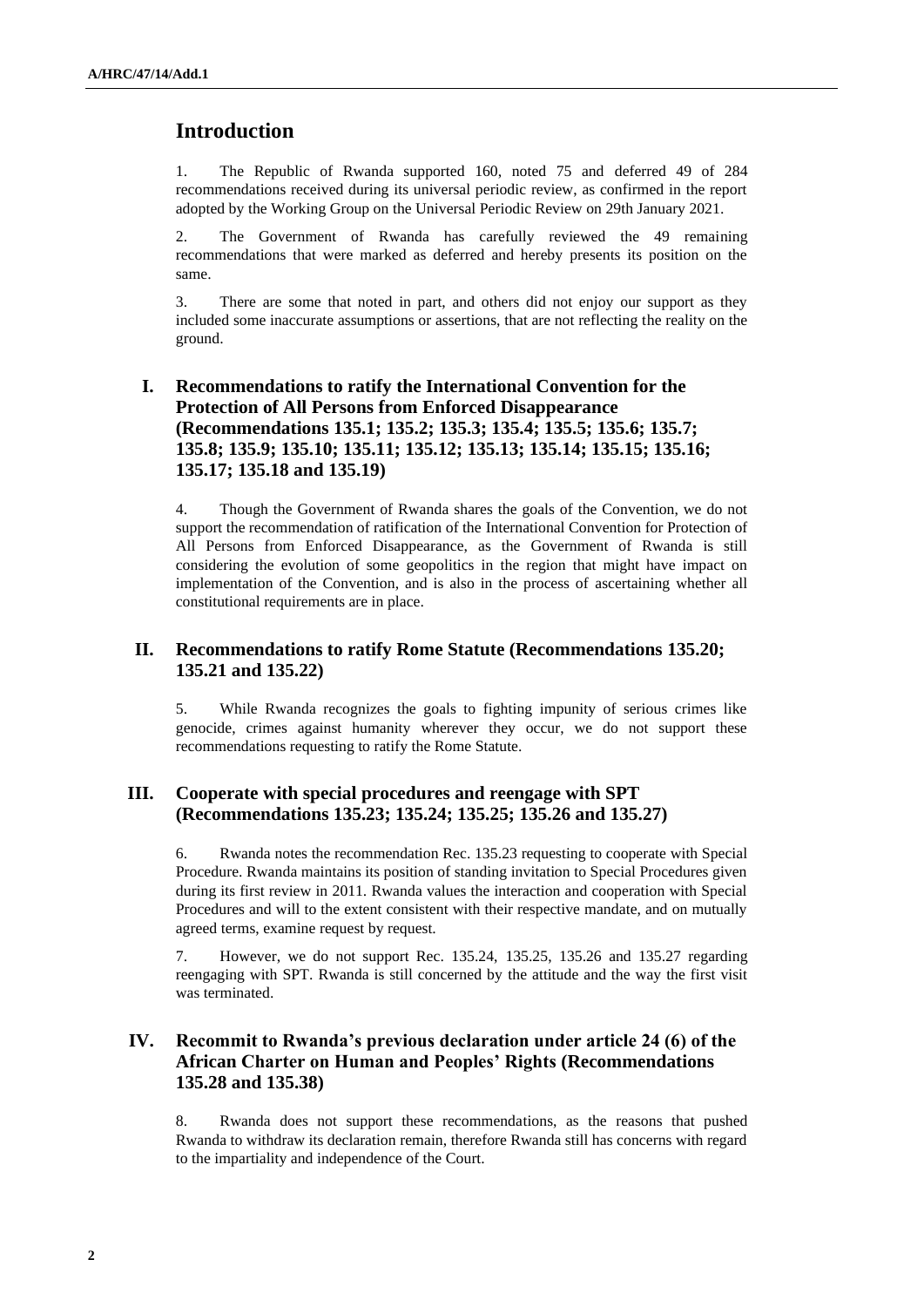### **V. Criminalize the compulsory recruitment of children in the national armed forces and non-State armed groups (Recommendations 135.29; 135.30 and 135.31)**

9. These recommendations are not supported as they are considered as irrelevant and they refer to acts that don't reflect the reality on the ground. The laws are clear for the age of enrolment in Rwanda Defence Force and Rwanda National Police.

# **VI. Carry out independent investigations into all allegations of human rights violations such as forced disappearances, arbitrary and prolonged detentions, extrajudicial executions, and torture and illtreatment in detention centers and ensure the prosecution of alleged perpetrators (Recommendations 135.33; 135.34; 135.35; 135.36 and 135.37) protection of journalists and human rights defenders and ensure freedom of expression (Recommendations 135.41, 135.44 and 135.45)**

10. We do not support all these recommendations as they include inaccurate assumptions or assertions. Rwanda reiterates that arbitrary arrests and detentions, suspicious deaths in detention, excessive use of force, are not part of the government's policy and those acts are recognized as crimes and whenever they happen, investigations are undertaken.

## **VII. Revision of laws on constitution, law on genocide denial and law on registration of NGO (Recommendations 135.32. 135.40, 135.42 and 135.43)**

11. We do not support Rec. 135.32 as the Article 16 paragraph one of Rwandan Constitution makes it clear that all Rwandans are born and remain equal in rights and freedoms. The subsequent paragraph prohibits discrimination of any kind.

12. With regard to Rec. 135.40, it did not enjoy our support as the 2018 law determining offences and penalties in general, Article 93 (3º) punishes direct or indirect incitement to commit genocide. This provision does not contradict any international standards relating to freedom of expression and therefore we find the recommendation irrelevant.

13. Rec. 135.42 and 135.43 on NGOs registration process and consultations thereof did not enjoy our support, as the Government of Rwanda considers that it's not an issue to be recommended on. Rwanda is committed to continue promoting collaborative partnership with NGOs as strategic partners, the review of existing laws governing National and International NGOs has taken place and continue to be reviewed when necessary, and all stakeholders including NGOs have been brought on Board throughout the process.

### **VIII. Promote religious tolerance by ensuring accommodation for religious minorities in the workplace (Recommendation 135.39)**

14. We note the recommendation 135.39. Beginning from the Constitution, Article 16 explicitly prohibits discrimination based on religion. Article 37 protects freedom of conscience and religion. Article 57 prohibits political organizations from basing themselves on religion among other things.

15. Law N° 66/2018 of 30/08/2018 regulating labour in Rwanda, Article 9 provides for the protection against discrimination at workplace. This provision makes it clear that an employer must give employees equal opportunities at the workplace and that an employer is prohibited from discriminating employees on the basis of region among other things.